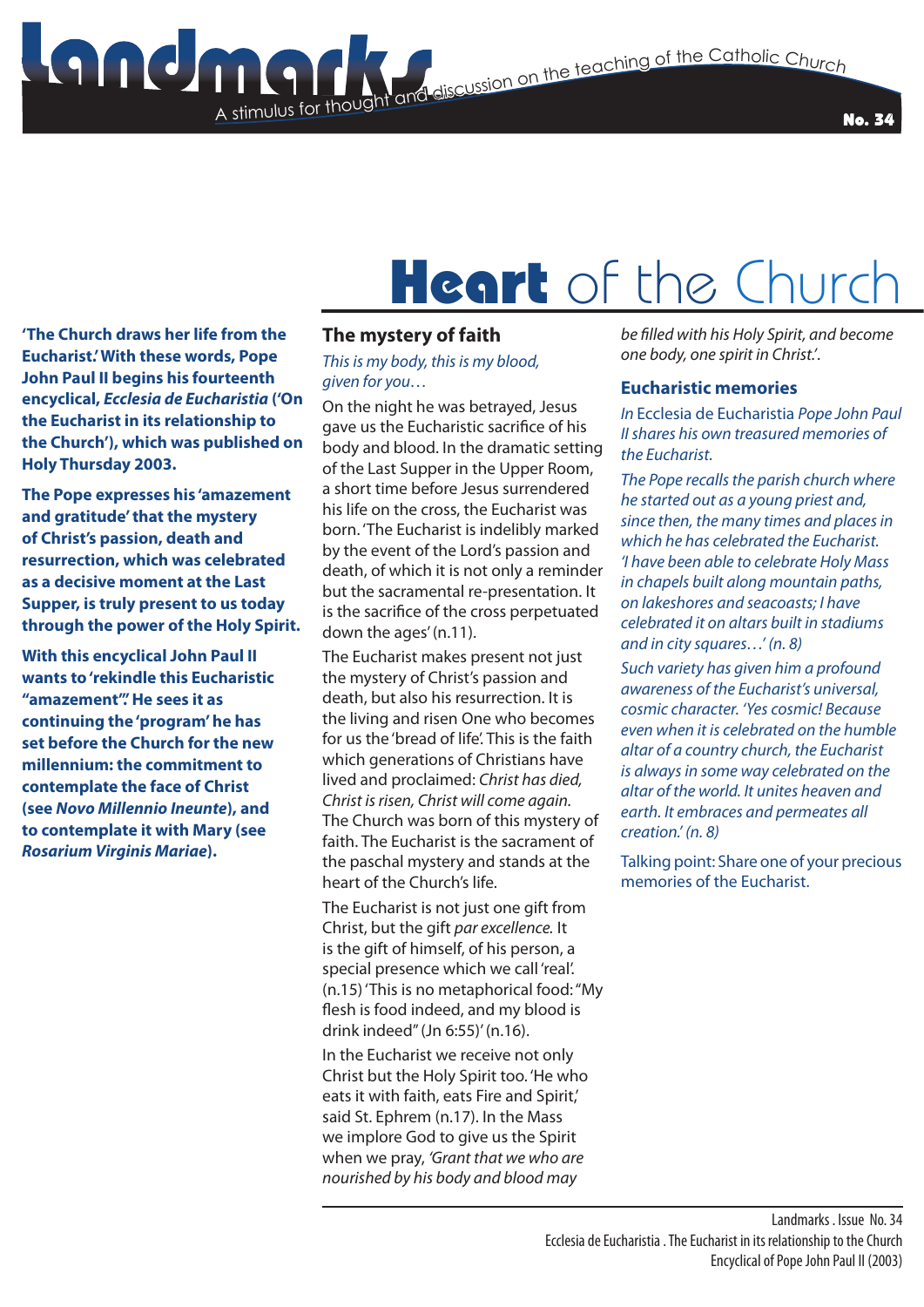A stimulus for thought and discussion on the teaching of the Catholic Churc<sub>h</sub>

## Gift of **love**

## *Until you come in glory...*

The Eucharist is a gift which transcends time and space. It expresses our communion with the whole Church, including the saints of heaven. That is why in the Mass we honour Mary, the angels, the apostles, the martyrs and all the saints. The Eucharist is a straining towards the fullness of heavenly joy. Those who feed on Christ and the Holy Spirit in the Eucharist have already begun to taste the fruits of God's kingdom.

The tension of living with eyes set on heaven while living in a sinful world spurs us on in our journey through history. Proclaiming the death of the Lord 'until he comes' (1 Cor 11:26) means being committed to changing our lives in the here and now so that we live 'eucharistic' lives, lives that contribute to the transformation of the world in God's love.

## **The Eucharist builds the church**

'The Eucharist builds the Church and the Church makes the Eucharist...there is a profound relationship between the two.' (n.26)

We are united with Christ and one another in Baptism. The Eucharist constantly renews and consolidates that union. Not only does each of us receive Christ, but Christ receives each of us. He makes us his friends. He lives within us and we live in him (see Jn 15:4). The Eucharist confirms our identity as 'the body of Christ'.

This union between Christ and the community of faith is not a closing in upon itself. Rather the Church becomes a 'sacrament' for humanity, a sign of salvation, light to the world and salt for the earth.

The Church's mission flows from Christ's mission. The Eucharist is the source and summit of all evangelization, since its goal is to unite the whole of humankind with Christ and in him with the Father and the Holy Spirit.

The gift of Christ and his Spirit which we receive in Eucharistic communion answers the yearning for unity deep in the human heart. And it answers it by being much more than a shared meal; it expresses an intimacy between human beings and God's very self.

## **Strength for the journey**

The Pope reflects on the joy of spending time in the presence of the Blessed Sacrament, drawing close to the Lord just as the beloved disciple did (cf. Jn 13:25). 'How often, dear brothers and sisters, have I experienced this, and drawn from it strength, consolation and support!'

*Ecclesia de Eucharistia* affirms the practice of Eucharistic adoration outside of Mass, noting that such worship is strictly linked to the celebration of the Eucharist.

### **Heart of the world**

The Eucharist is a great mystery that 'stretches' our faith. 'With deep emotion' Pope John Paul II reaches out to us with his own testimony of faith in the Eucharist: In this sacrament lies 'the Church's treasure, the heart of the world, the pledge of the fulfillment for which each man and woman, even unconsciously, yearns.' (n.59)

## **One body in Christ**

**The Eucharist creates and fosters unity. Safeguarding and promoting the unity of the Church is a task for pastors and for every member of the faithful. One important way to do this is to be present at Mass each Sunday. By sharing in the Eucharistic sacrifice, we strengthen our brothers and sisters in their faith. Together as one body in Christ we become a sign of loving unity to the world.** 

**Another way is to work and pray for unity among all Christians, while at the same time treading carefully when it comes to ecumenical celebrations. The path of ecumenism in our times is a great gift of God! However, until Catholics and Christians of other churches and ecclesial communities resolve some important differences in their understanding and practice of faith, out of respect for the profound unity which the Eucharist expresses it is not possible to have intercommunion. (Note: n. 45 mentions exceptional circumstances.)**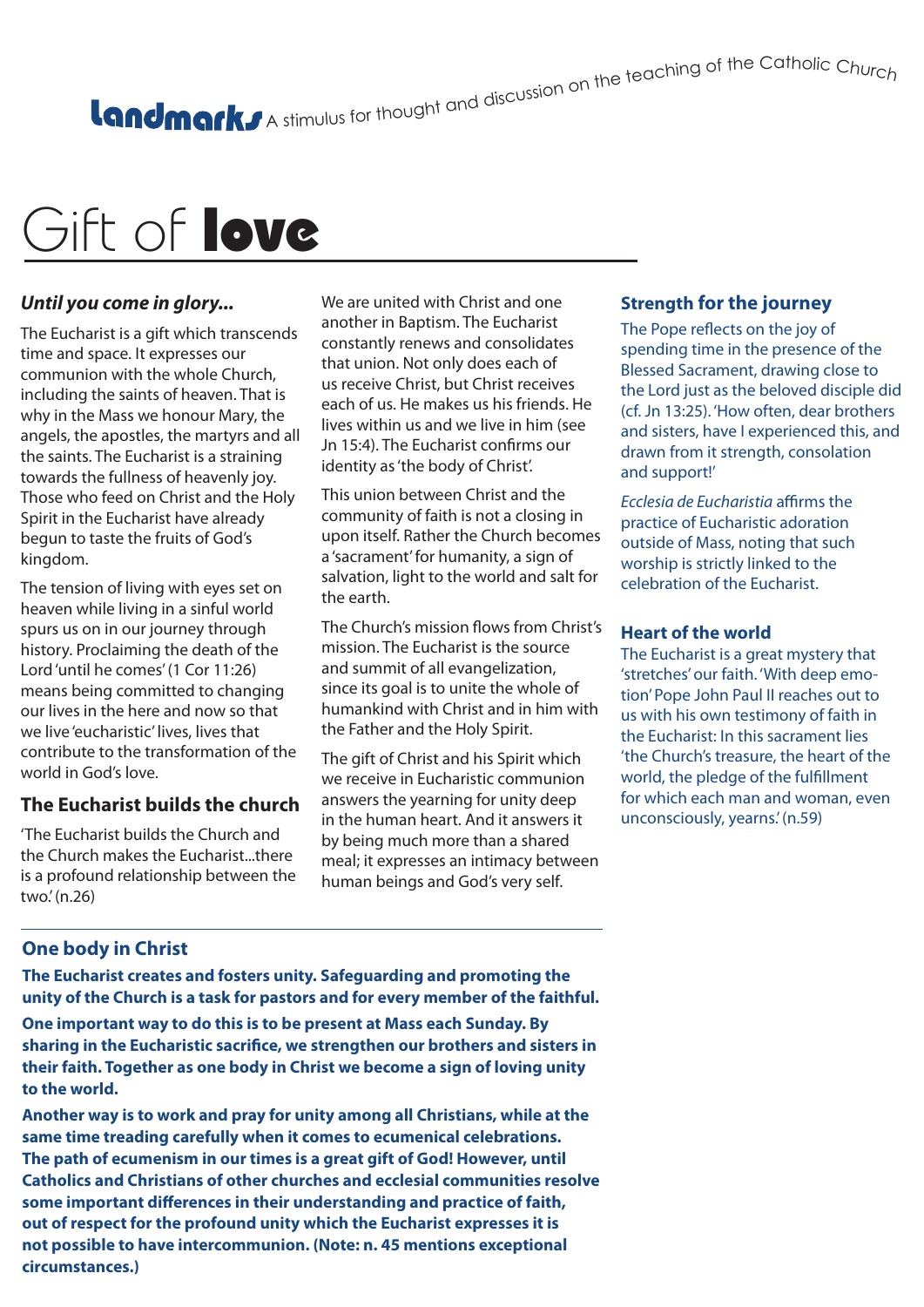Gift of **unity** 

A stimulus for thought and discussion on the teaching of the Catholic Churc<sub>h</sub>

## **The dignity of the Eucharistic celebration**

**Scripture tells the story of a woman at Bethany who anoints Jesus' head using a flask of expensive ointment. The disciples object: the money could have been better spent on the needs of the poor. Jesus, without denying their duty of care for the poor, praises the woman's gift and the honour she bestows on his person.** 

**Like the woman at Bethany, 'the Church has feared no "extravagance", devoting the best of her resources to expressing her wonder and adoration before the unsurpassable gift of the Eucharist' (n.48). Thus over the centuries we have seen inspired works of architecture, sculpture, painting and music arising from Eucharistic devotion. 'It can be said that the Eucharist, while shaping the Church and her spirituality, has also powerfully affected "culture", and the arts in particular' (n.49).**

### **The Eucharist and unity**

The God we worship as Christians is the Trinity. The oneness of God involves a relational unity of three divine persons: Father, Son and Holy Spirit. Through the Eucharist the Church lives, grows and expresses its very nature which is to live in communion with God and one another. It is not by chance that *communion* is one of the names we use to refer to the sacrament of Eucharist.

The communion we share in the Eucharist is the culmination of the communion which is celebrated in all the sacraments. This is why 'it is good to cultivate in our hearts a constant desire for the sacrament of the Eucharist' (n.34).

The celebration of the Eucharist presupposes that we are already enveloped in a communion of love: Christ, through the power of the Holy Spirit, unites us to the Father and to one another. The sacrament is an expression of this bond in its visible and invisible dimensions.

Communion is 'visible' in our relationships with one another, in our unity with the teaching of the apostles, the sacraments and the Church's hierarchical order. And communion is 'invisible' in the sense that the faith, hope and love of communion

transcends the spatial and temporal limits of this world. The profound relationship between the invisible and visible elements of communion is what makes the Church 'the sacrament of salvation'. Only in this context can there be a legitimate celebration of the Eucharist.

Attending to both the visible and invisible elements of Church communion is the responsibility of every Christian. For example, to receive the Eucharistic host—the sacred sign of our unity with God and one another—and yet to be living in such a way as to seriously undermine that unity would be dishonest. The truth of the Eucharist must reflect the truth of our lives. That is why, when we are conscious of having committed a grave sin, we should receive the sacrament of Reconciliation before coming to communion (cf. n.36). Through Reconciliation we 'come home' to God and to the Church, restoring the very unity which we celebrate in the Eucharist. The sacraments of the Eucharist and Reconciliation are very closely connected.

Then again, to attend only to the love and faith 'in our heart' and to dismiss the importance of the outward expression of Eucharistic communion would be equally inadequate. The Eucharist must express communion as both an interior and a 'bodily' reality.

#### **A communion of communions**

**Liturgy is never anyone's private property. Nor is the Eucharist a selfsufficient local celebration. Each Eucharistic celebration expresses the local community's participation in the wider Church communion, signified by its unity with its local bishop and with the Pope. Every valid Eucharist expresses this universal communion.** 

**The Eucharist is a great mystery entrusted to our hands. We must value and respect it. This is why the Church insists that the Eucharist be celebrated according to certain liturgical norms. 'Communities which conform to those norms quietly but eloquently demonstrate their love for the Church' (n.52)**

#### **Further reading**

*Ecclesia de Eucharistia* is published in booklet form by St Pauls Publications and costs around \$5. To obtain a copy contact your nearest Catholic bookshop or the adult education office in your diocese.